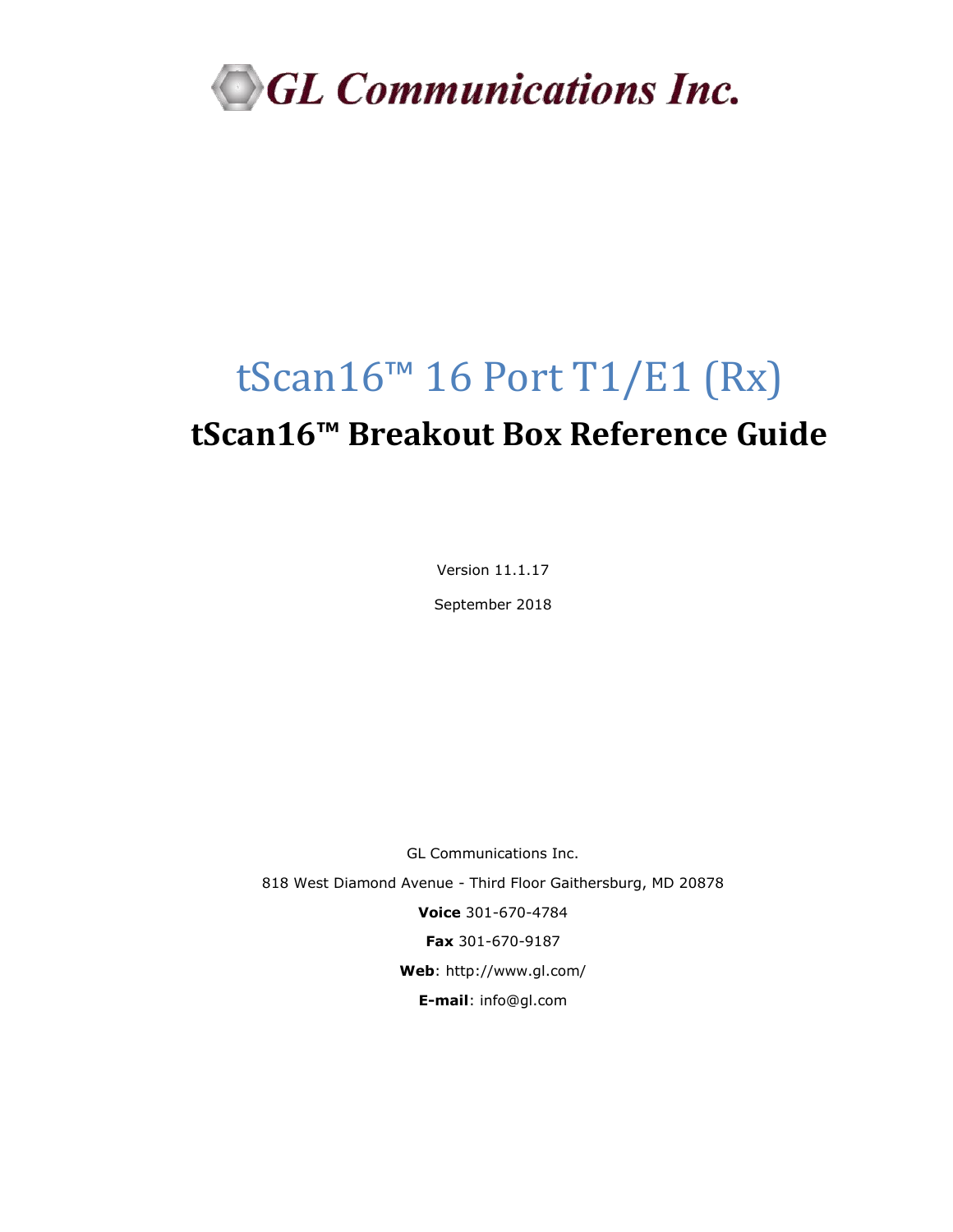# **TABLE OF CONTENTS**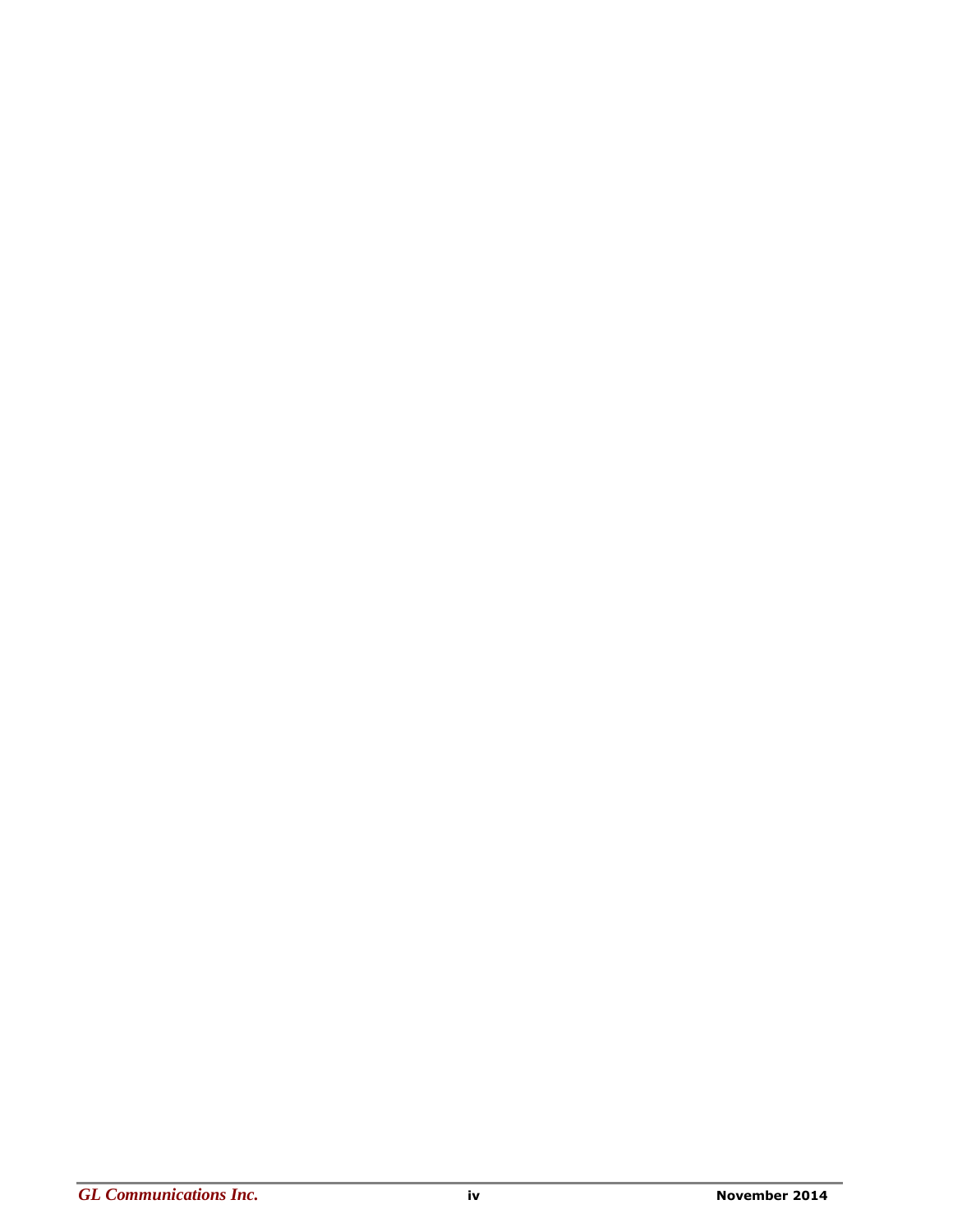# **TABLE OF FIGURES**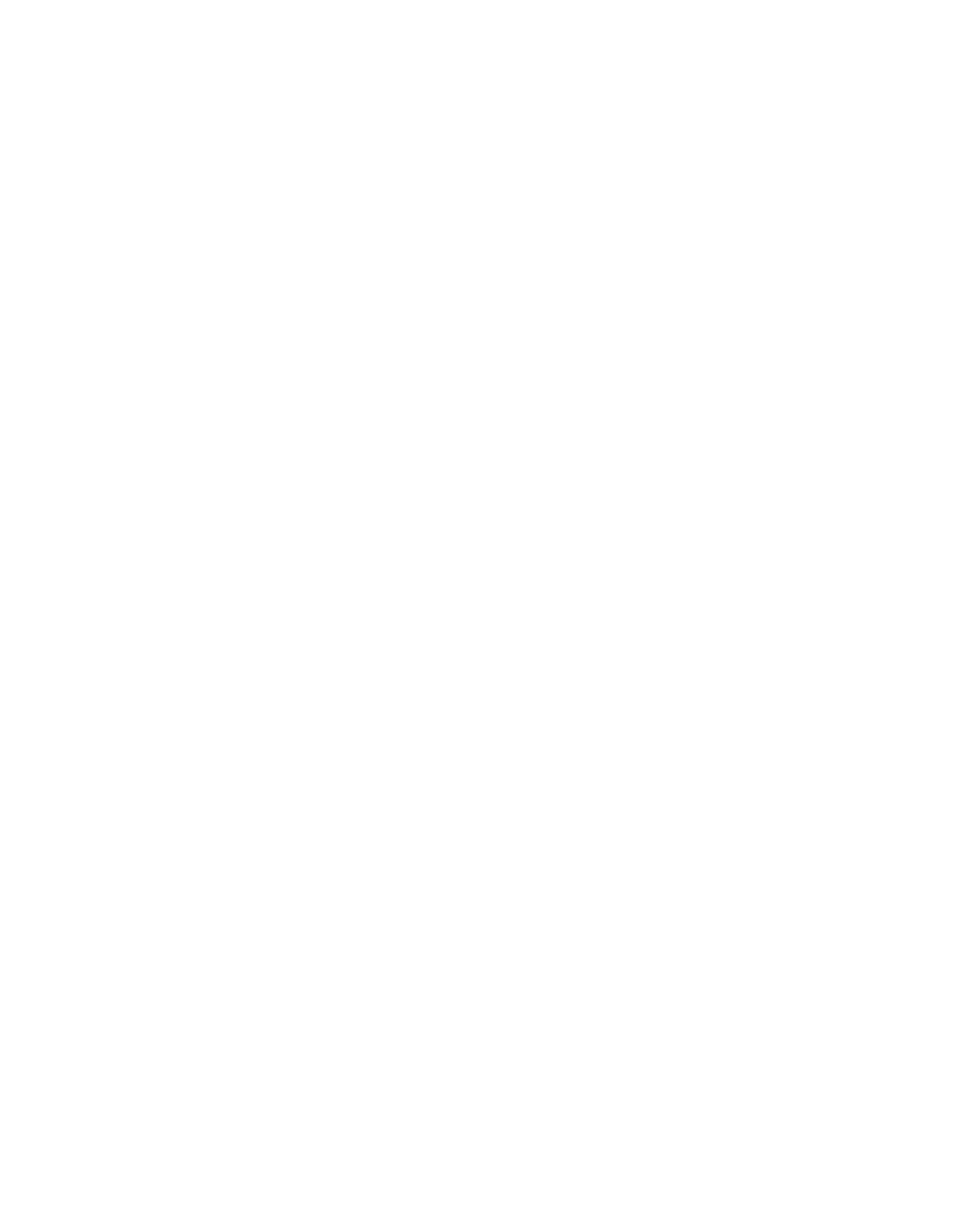<span id="page-5-0"></span>The **tScan16 Breakout Box (Adapter Board)** is designed to be operated in one of two configurations: **BRIDGE** or **MONITOR**.

In **BRIDGE** configuration, the tScan16 taps into existing T1/E1 connections. Signals arriving on the T1/E1 jacks marked "*Equipment*" are routed through to the corresponding "*Line*" jacks, and signals arriving on the "*Line*" jacks are routed through to the corresponding "*Equipment*" jacks. The board uses bridging resistors to tap into the T1/E1 connections without interfering with the signals.

In **MONITOR** configuration, the tScan16 is simply connected to 16 T1/E1 monitor signals. T1/E1 signals arriving on "Equipment" jacks are not routed to "Line" jacks, neither are signals arriving on "Line" jacks routed to the "Equipment" jacks. Since the T1/E1 signals are already at monitor level, the tScan16 does not use the bridging resistors.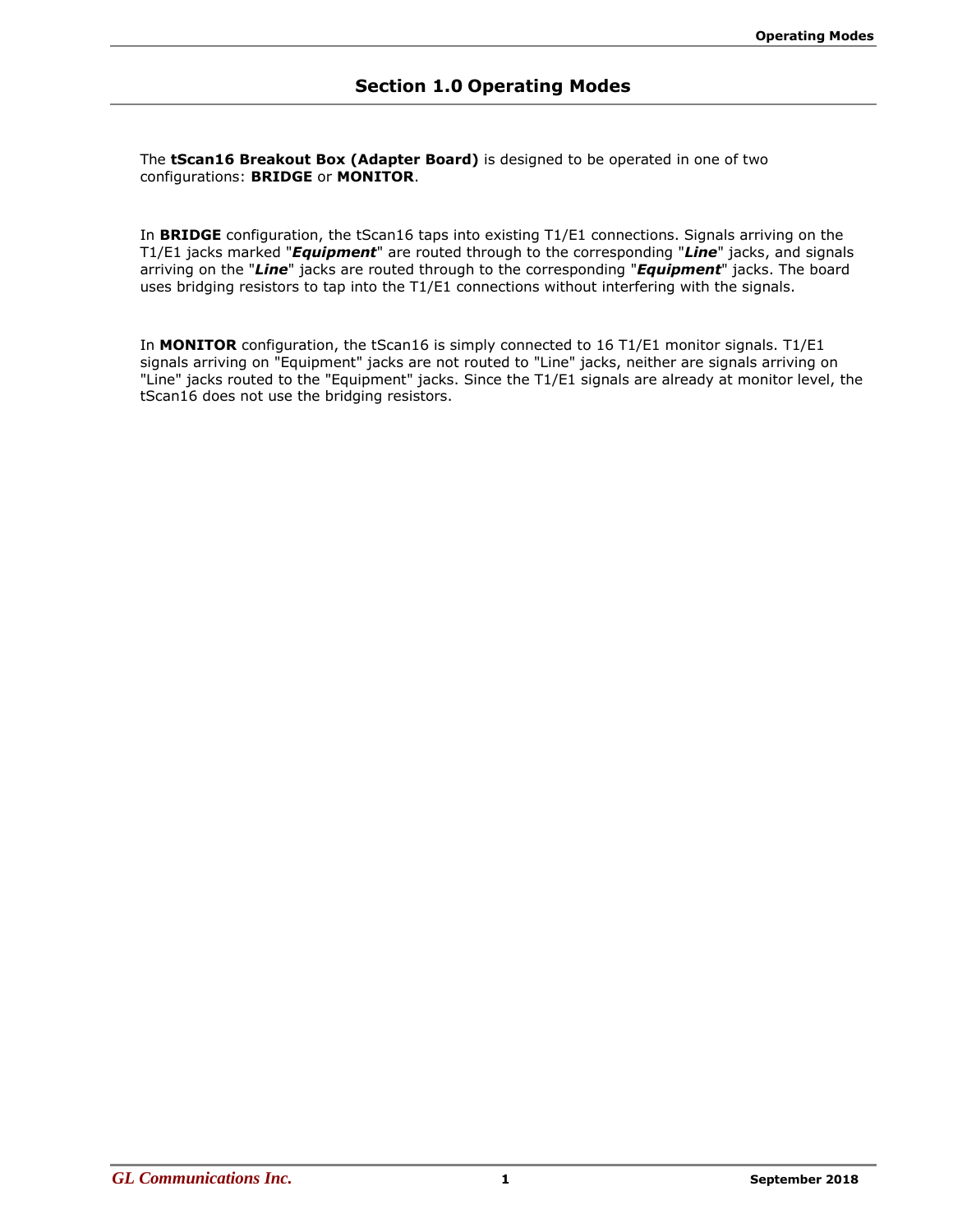## **To set the tScan16 Breakout Box for BRIDGE configuration:**

- (1) On DIP switches S1A through S1H (all the lettered DIP switches), set each individual switch to ON.
- (2) On DIP switches S2 through S5 (all the remaining DIP switches), set each individual switch to OFF.
- (3) Set **Terminate** mode to "**Bridge**" in the tScan16™ Analyzer Software.

## **To set the tScan16 Breakout Box for MONITOR configuration:**

- (1) On DIP switches S1A through S1H (all the lettered DIP switches), set each individual switch to OFF.
- (2) On DIP switches S2 through S5 (all the remaining DIP switches), set each individual switch to ON.

(3) Set **Terminate** mode to "**Monitor**" in the tScan16™ Analyzer Software.

#### **Open the 4 screws on the break out box to get access to the Dip Switches**. See figure below



**Figure 1: tScan16™ Breakout Box – DIP Switches**

<span id="page-6-0"></span>By default, when an tScan16 Breakout Box is initially assembled at GL, it is set to **BRIDGE** configuration. If customers require tScan16 to work with Monitor Ports in their network setup, then perform required changes as mentioned above.

Refer to schematics in the next section for more details.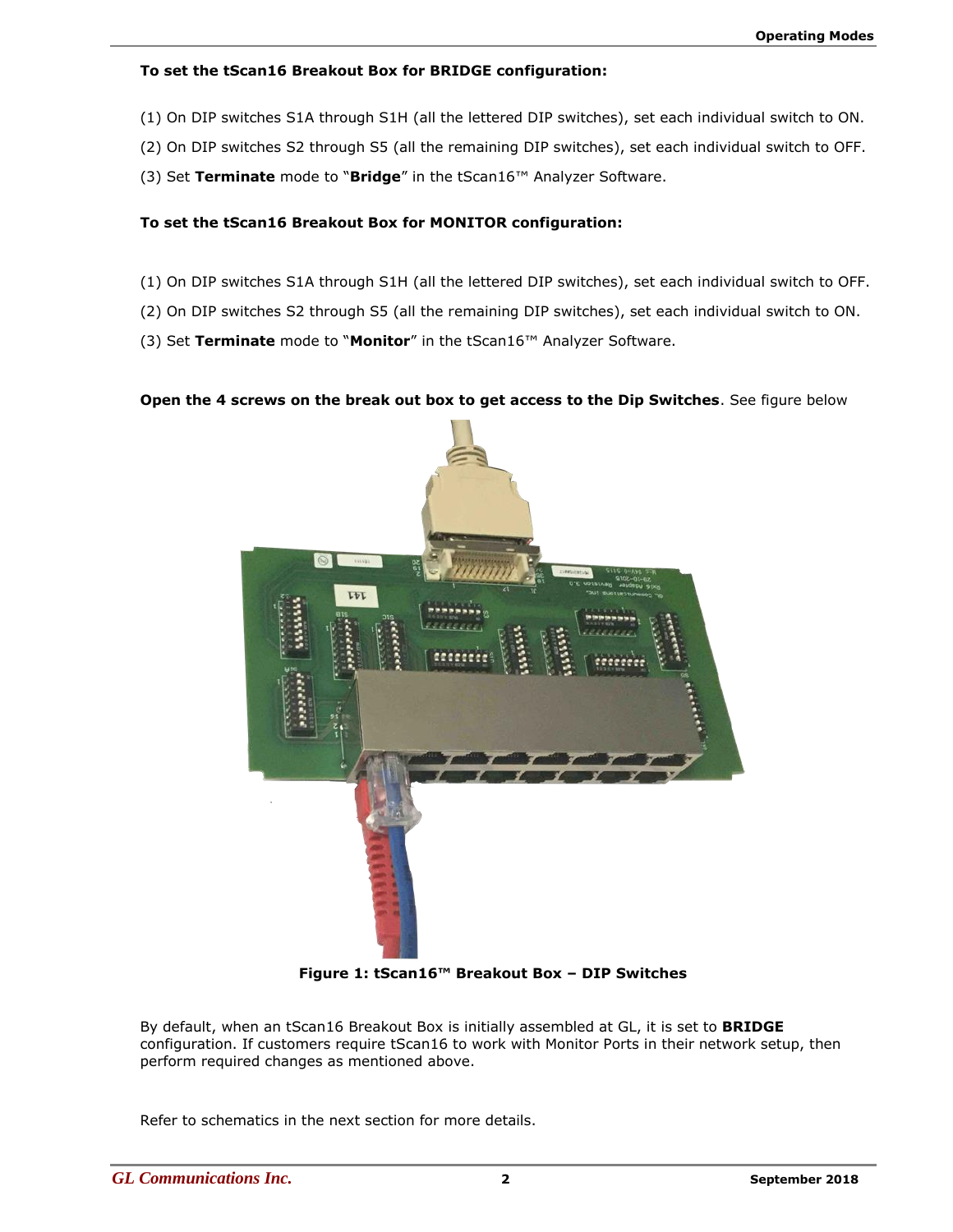# **Section 2.0 Schematics**

# <span id="page-7-1"></span><span id="page-7-0"></span>**2.1 tScan16™ Breakout Box - Top Level Diagram**



 $Tx = Transmitter$ 

 $Rx = Receiver$ 

#### **Figure 2: tScan16™ Breakout Box Top Level Diagram**

<span id="page-7-2"></span>The equipment transmits a signal to the line and eventually network (outside world). Likewise, the signal from the outside world enters and eventually ends up at the equipment. This is repeated for all trunks. Objective is to monitor the trunks non-intrusively. There are two primary ways to do this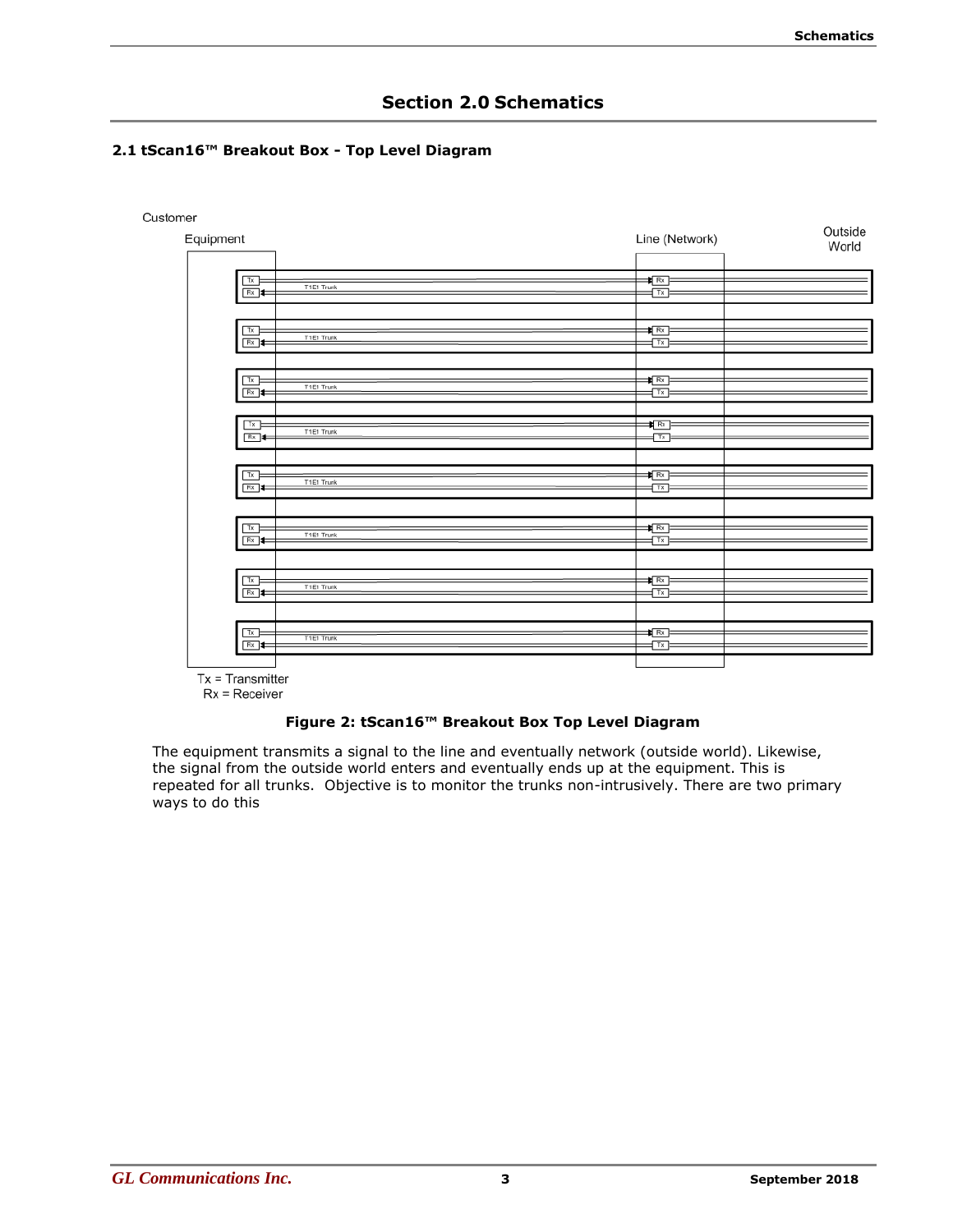## <span id="page-8-0"></span>**2.2 Method 1 – Bridge Mode**

The signals are routed through the tScan16 breakout box and non-intrusively monitored (through resistors). This is done for all the trunks, but not shown in the diagram below.



**Figure 3: Monitoring Signals through Resistors**

<span id="page-8-1"></span>See exploded view for ports 15 and 16.



<span id="page-8-2"></span>**Figure 4: Exploded View for Ports 15 and 16**